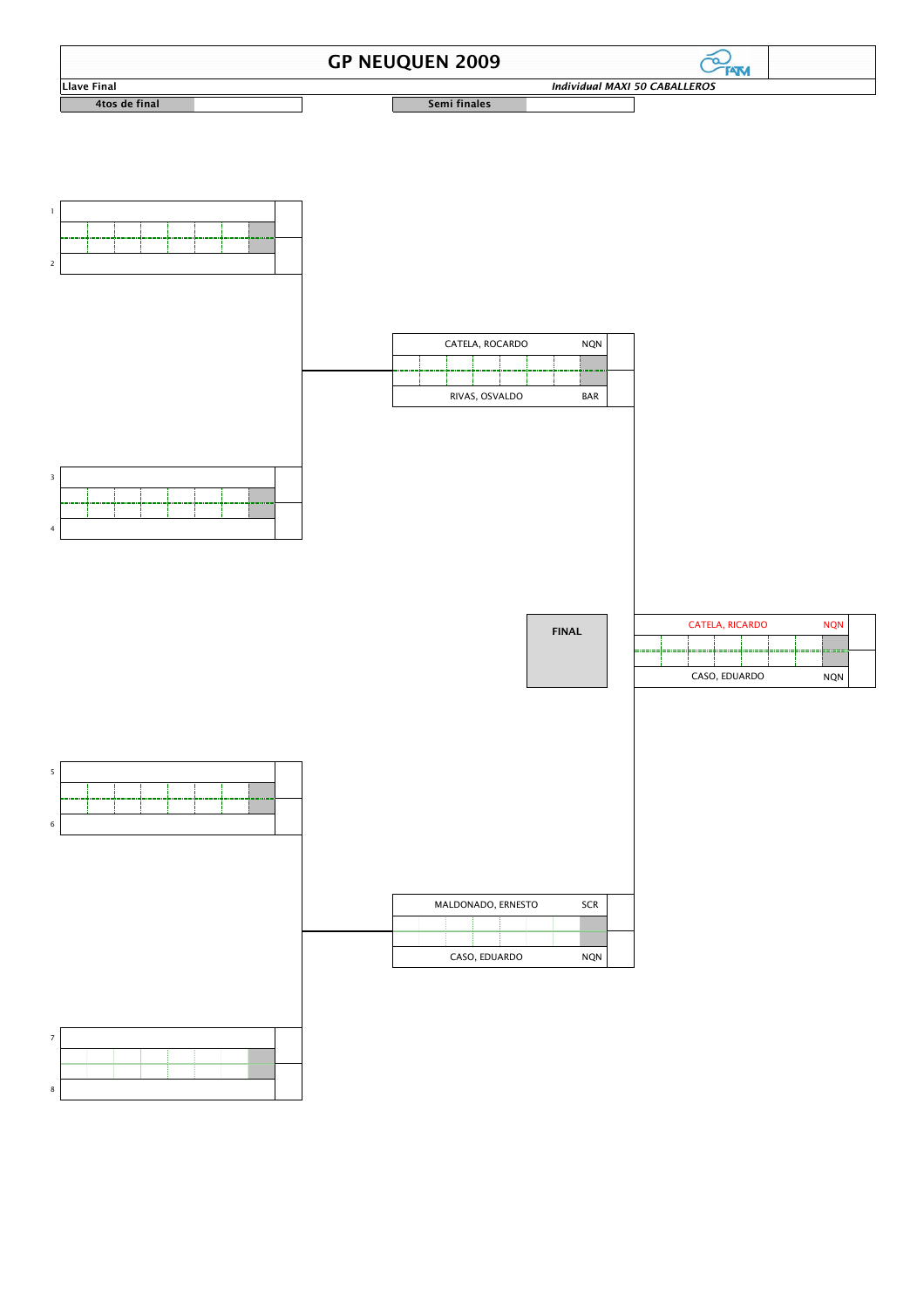|                   |                   |                                        |                 | GP NEUQUEN 2009                              |            |                            |                  |                                 |            |
|-------------------|-------------------|----------------------------------------|-----------------|----------------------------------------------|------------|----------------------------|------------------|---------------------------------|------------|
|                   |                   | $\frac{1}{2}$                          |                 | $\alpha$                                     |            | ွိ                         |                  | ွ                               |            |
|                   |                   |                                        |                 |                                              |            |                            |                  |                                 |            |
|                   | SUB <sub>11</sub> | I, MARIANELA<br><b>ARMEL</b>           |                 | NQN TSUNODA, SOFIA                           | EET        | TAPIA, MARIANA             | <b>SCR</b>       | KAISOJI, CAMILA                 | 证          |
|                   | SUB <sub>13</sub> | LORENZOTI, MARIA PIA URU ULLOA, YOHANA |                 |                                              |            | <b>SCR ARMELI, CANDELA</b> |                  | NON ARMELI, MARIANELA NON       |            |
| <b>SAMAQ</b>      | <b>SUB15</b>      | <b>LOREN</b>                           |                 | ZOTI, MARIA PIA URU AGUERRE, MARIA E         |            | <b>MZA ULLOA, YOHANA</b>   | <b>SCR</b>       | ARMELI, CANDELA                 | NQN        |
|                   | <b>SUB18</b>      | GONZALEZ, PAULINA                      |                 | BAR PAEZ, WANDA                              |            | NQN AGUERRE, MARIA E       | <b>MZA</b>       | ULLOA, SUSANA                   | <b>SCR</b> |
|                   | SUB 21            | ES, MARCELA<br><b>SOLAR</b>            | MZA             | ULLOA, SUSANA                                | <b>SCR</b> | GODOY, CELESTE             | SCR              | LAZCANO, LUCIANA                | NQN        |
|                   | MAYORES TENZI,    | <b>GACLOS</b>                          |                 | MZA LAZCANO, CRISTINA NQN PAEZ, BRENDA       |            |                            |                  | NQN PAEZ, WANDA                 | NON        |
|                   | <b>M40</b>        | LEZ, MARIA<br><b>GONZA</b>             | SUN             | GALVAN, ISABEL                               | NON        |                            |                  |                                 |            |
|                   |                   | $\frac{1}{2}$                          |                 | $\overline{2}^{\circ}$                       |            | ွ                          |                  | ွိ                              |            |
|                   | SUB <sub>11</sub> | LEZCANO, EZEQUIEL                      | <b>BAR</b>      | LARA, EMANUEL                                |            | MZA DIAZ, INAKI            | ET               | SANCHES, JULIAN                 | MZA        |
|                   | SUB <sub>13</sub> | SANCHI, FRANCISCO                      |                 | MZA LEZCANO, EZEQUIEL BAR PIZZINATO, GIORGIO |            |                            | MZA              | LARA, NICOLAS                   | MZA        |
|                   | SUB <sub>15</sub> | BAYONA, LUCAS                          | Ë               | DONCEL, EZEQUIEL                             |            | SJN VALDEZ, JULIAN         | FET <sub>1</sub> | VERA, ANTONIO                   | ΕT         |
|                   | SUB <sub>18</sub> | ZKY, ARIEI<br>TEPLIT                   | ΕĒ              | BAYONA, LUCAS                                | Ë          | DAHER, JUAN MANUEL         | MZA              | ROLDAN, DANIEL                  | <b>SAL</b> |
|                   | SUB 21            | <b>JAVIER</b><br>CILLIS,               | FET <sup></sup> | KANASHIRO, MARTIN FET                        |            | SZLIT, JOEL                | 臣                | LORENZOTI, GONZAL(URU           |            |
| <b>CABALLEROS</b> | MAYORES ALTO,     | <b>MOTSAS</b>                          | MZA             | <b>BACA, EMIR</b>                            | EET        | SOTELO, JEREMIAS           | MZA              | GONZALEZ, OSCAR                 | <b>MZA</b> |
|                   | <b>MAXI 40</b>    | IA, JUAN<br>ARCHU                      | <b>MZA</b>      | ARMELI, ERNESTO                              |            | NON CASTILLO, DANIEL       |                  | NON ROLDAN, JORGE               | <b>SAL</b> |
|                   | <b>MAXI 45</b>    | NAKANDAKARE, ISAO                      | g               | CASTILLO, DANIEL                             |            | NQN RIVAS, OSVALDO         | <b>BAR</b>       | ROLDAN, JORGE                   | <b>SAL</b> |
|                   | <b>MAXI 50</b>    | A, RICARDO<br>CATEL                    |                 | NQN CASO, EDUARDO                            |            | NQN RIVAS, OSVALDO         |                  | <b>BAR MALDONADO, ERNESTSCR</b> |            |
|                   |                   |                                        |                 |                                              |            |                            |                  |                                 |            |